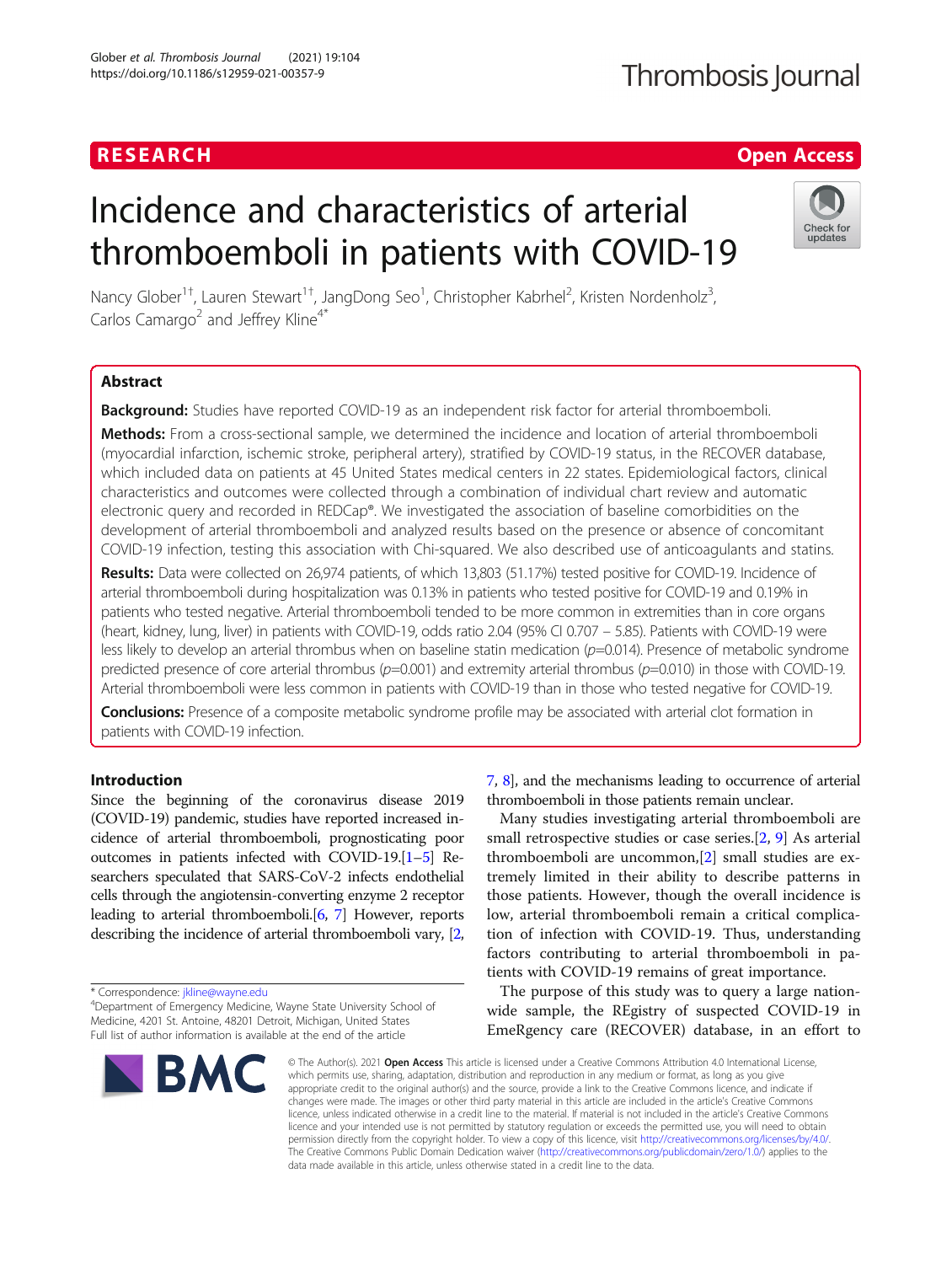describe the incidence and location of arterial thromboemboli. We further described factors associated with the development of arterial thromboemboli and the effect of treatment with anticoagulants and statins. Specifically, we observed the incidence of comorbid metabolic syndrome as well as its associated risk for the development of arterial thromboemboli in COVID-19 infected patients.

#### Methods

The RECOVER network collected data on Emergency Department (ED) patients at 45 United States medical centers who received diagnostic testing for SARS-CoV-2. Clinical factors and outcomes were documented for all patients with a positive swab molecular test or antibody testing within 30 days. A patient was considered positive for SARs-CoV-2 infection if either a molecular diagnostic test from a swab or serological IgM or IgG antibody test within 30 days was positive. A patient was considered negative for SARs-CoV-2 if in the absence of positive test results or clinical diagnosis of COVID-19 within 30 days. Patients were excluded if the test was done for automated or administrative purposes. Patients were only included in the database once, not multiple times in cases of multiple tests. The institutional review boards (IRBs) at all sites reviewed and approved the RECOVER registry protocol. A more detailed description of overall study methodology has been previously described.[[10\]](#page-5-0).

Each site collected data on at least 500 patients through a combination of automated electronic query and individual chart review by emergency medicine clinician-investigators using previously described methods.[\[10\]](#page-5-0) Data were collected in REDCap®.

We recorded the incidence and location of arterial thromboemboli, stratified by COVID-19 status, and analyzed results using descriptive statistics. We investigated the association of various baseline comorbidities on the development of arterial thrombus and analyzed results based on the presence or absence of concomitant COVID-19 infection, testing this association with the Pearson's Chi-squared. We also described patterns of use of different anticoagulants and statins. Analyses were done with SAS software 9.4 (SAS Institute, Cary, NC).

#### Results

Data were collected on 26,974 patients, of which 13,803 (51.2%) tested positive for COVID-19. Of those included, 2,743 (10.2%) died, including 2,044 (74.5%) who tested positive and 699 (25.5%) who tested negative. We found significantly higher rates of positive COVID-19 testing among men  $(54.4\% \text{ vs. } 48.0\%, p<0.001)$ . Caucasian and African American patients were most commonly tested (Table 1). Patients who tested positive for COVID-19 were older and less likely to be of White race than those who tested negative  $(P<0.001$ , unpaired t-test and Chisquare, respectively). Of those with a positive COVID-19 test result, 265 (1.9%) were admitted to an observation unit, 2,581 (18.7%) were admitted to a regular or monitored floor, 4,278 (31.0%) were admitted to stepdown or progressive care, and 865 (6.3%) were admitted to an intensive care unit.

As noted in prior studies, we found an increased risk for new venous thromboembolism within 30 days in patients with severe COVID-19 infection, requiring hospitalization  $(p<0.001)$  (Table [2\)](#page-2-0).

| Table 1 Distribution of patient epidemiology and COVID-19 test results |
|------------------------------------------------------------------------|
|------------------------------------------------------------------------|

|                                           | <b>COVID-19 Test Results</b> |             |                   |             |                             |            |
|-------------------------------------------|------------------------------|-------------|-------------------|-------------|-----------------------------|------------|
|                                           | <b>Negative</b>              |             | <b>Positive</b>   |             | Total                       |            |
| Patient Characteristics                   | $\mathsf{N}$<br>$(n=13,166)$ | %<br>(48.8) | N<br>$(n=13,803)$ | %<br>(51.2) | $\mathbb N$<br>$(n=26,974)$ | %<br>(100) |
| Gender                                    |                              |             |                   |             |                             |            |
| Male                                      | 6098                         | 45.6        | 7289              | 54.4        | 13,387                      | 49.6       |
| Female                                    | 7073                         | 52.1        | 6514              | 48.0        | 13,587                      | 51.2       |
| Age (mean)                                | 49.63 (SD 20.89)             |             | 56.51 (SD 19.46)  |             |                             |            |
| Race                                      |                              |             |                   |             |                             |            |
| Asian                                     | 392                          | 1.5         | 414               | 1.5         | 806                         | 3.0        |
| Black                                     | 2923                         | 10.9        | 4816              | 17.9        | 7739                        | 28.7       |
| Native Hawaiian or Other Pacific Islander | 62                           | 0.2         | 37                | 0.1         | 99                          | 0.4        |
| American Indian or Alaskan Native         | 84                           | 0.3         | 62                | 0.2         | 146                         | 0.5        |
| Multiple Races                            | 31                           | 0.1         | 11                | 0.1         | 42                          | 0.2        |
| Unknown                                   | 1701                         | 6.3         | 4504              | 16.7        | 6205                        | 23.0       |
| White                                     | 7959                         | 29.5        | 3948              | 14.7        | 11,907                      | 44.2       |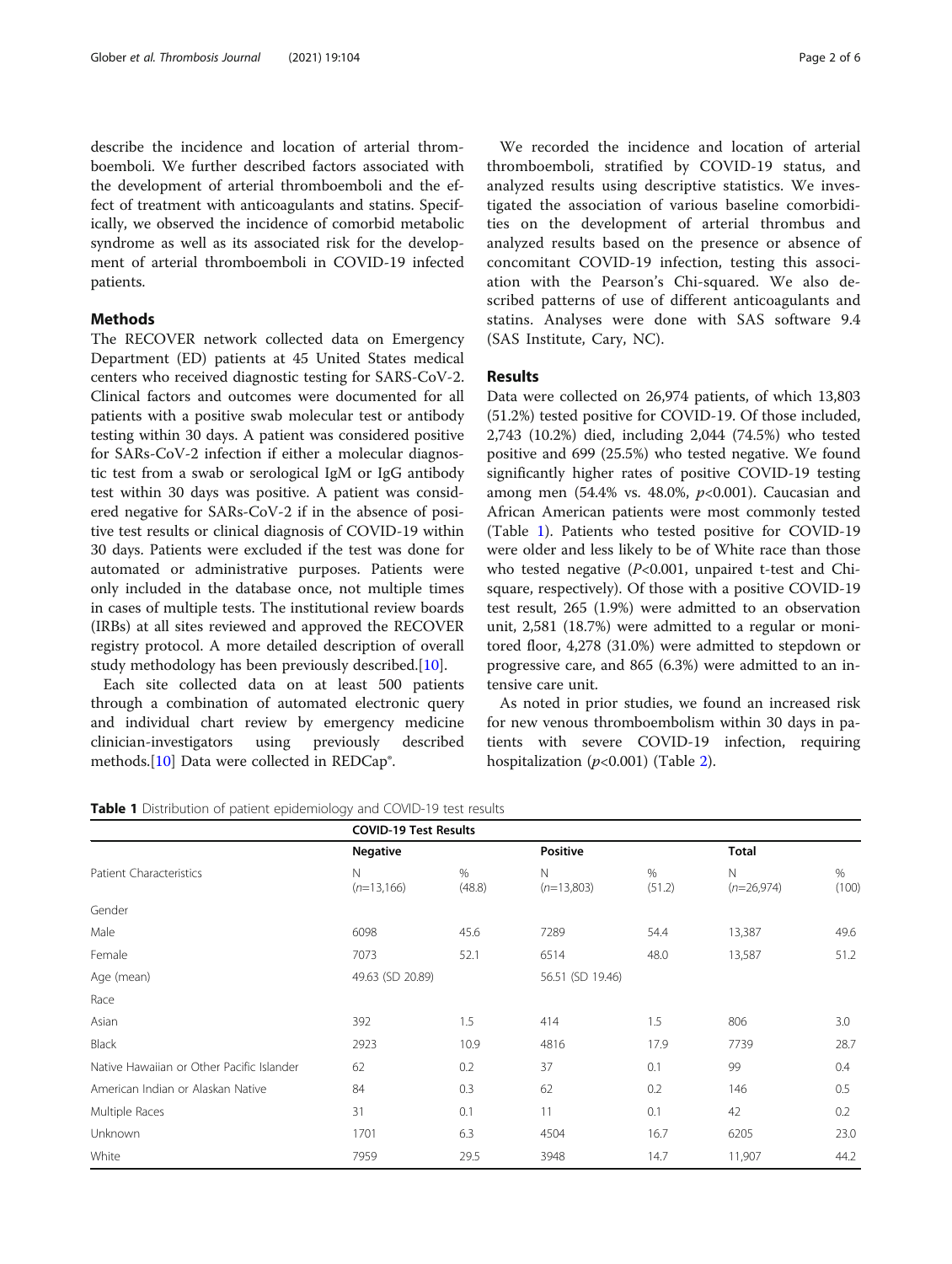| COVID-19<br><b>Status</b> | <b>Venous</b><br>Thromboemboli | <b>Observation</b><br><b>Admission</b><br>$n=1028(%)$ | Regular or monitored floor<br>admission<br>$n=9347(%)$ | Stepdown or progressive care<br>admission<br>$n = 9018(%$ | Intensive care unit<br>admission<br>$n=2623(%)$ |
|---------------------------|--------------------------------|-------------------------------------------------------|--------------------------------------------------------|-----------------------------------------------------------|-------------------------------------------------|
| Negative                  | Yes                            | 7 (0.92)                                              | 168 (2.48)                                             | 79 (1.67)                                                 | 85 (4.83)                                       |
|                           | No                             | 757 (99.08)                                           | 6599 (97.52)                                           | 4661 (98.33)                                              | 1674 (95.17)                                    |
| Positive                  | Yes                            | 3(1.14)                                               | 66 (2.56)                                              | 64 (1.50)                                                 | 45 (5.21)                                       |
|                           | No                             | 261 (98.86)                                           | 2514 (97.44)                                           | 4214 (98.50)                                              | 819 (94.79)                                     |

<span id="page-2-0"></span>Table 2 Incidence of acute venous thromboemboli by hospitalization status in patients with or without COVID-19

The incidence of arterial thromboemboli was 0.13% in patients who tested positive for COVID-19 and 0.19% in patients who tested negative. Patients with COVID-19 experienced a greater proportion of arterial thromboemboli in extremities (rather than core organs) as compared to those without COVID-19, although this did not reach statistical significance (Odds Ratio 2.04, 95% CI  $0.71 - 5.85$ ) (Table 3). Two patients had two extremity arterial thrombi, whereas the others had one each. Only one patient had two core arterial thrombi, and the others had one each. All arterial clots were found in patients who were hospitalized within 30 days of COVID-19 testing.

Significantly more patients who tested positive for COVID-19 were started on some type of thromboprophylaxis. Of those who tested positive for COVID-19, 4,959 (36.1%) were started on thromboprophylaxis. Of those who tested negative for COVID-19, only 1,143  $(8.7\%)$  were started on thromboprophylaxis ( $p<0.001$ ). Aspirin use was documented in 4261 (15.9%) of patients. Arterial thromboemboli were documented in 25 (0.59%) of patients who were taking aspirin and 41 (0.22%) of patients not taking aspirin  $(p<0.001)$ .

Disseminated Intravascular Coagulation (DIC) was diagnosed in a total of 29 (0.11%) patients, and incidence was not significantly different based on whether or not patients had a positive COVID-19 test (15 vs. 14,  $p=$  0.950). Ischemic stroke was diagnosed in 164 (0.61%) of all patients, 70 (0.53%) of whom had a negative COVID-19 test, and 94 (0.68%) of whom tested positive  $(p=$ 0.115).

We investigated the association of various baseline comorbidities on the development of arterial thrombus and analyzed results based on the presence or absence of concomitant COVID-19 infection. We found a history of hypertension to be significantly associated with arterial thrombus, with patients with underlying hypertension having a significantly higher risk of developing core thrombi than patients without a history of hypertension, regardless of COVID-19 status (Chi-square,  $p=0.001$  in COVID-19 positive and  $p=0.001$  in COVID-19 negative). In COVID-19 positive patients, we also noted an association between hypertension and extremity thrombi  $(p=$ 0.0174). The presence of baseline diagnosis of diabetes also was associated with arterial thrombi, although thrombus location depended on COVID-19 status. In COVID-19 positive patients, there was a significant association between diabetes and extremity thrombi  $(p=$ 0.003), while COVID-19 negative patients were found to have an associated between diabetes and core thrombi  $(p=0.011)$ . Hyperlipidemia was positively associated with both core and extremity thrombi, regardless of COVID-19 status. We found no association between obesity and arterial thrombi (Table [4\)](#page-3-0).

|                                  | COVID-19 Test Negative $n=38$ (%) | COVID-19 Test Positive $n=25$ (%) |
|----------------------------------|-----------------------------------|-----------------------------------|
| Arterial Extremity Thromboemboli | 5                                 | 11                                |
| Left arm                         | 1(2.6)                            | 2(8.0)                            |
| Left leg                         | 1(2.6)                            | 3(12.0)                           |
| Right arm                        | 0(0.0)                            | 3(12.0)                           |
| Right leg                        | 3(7.9)                            | 3(12.0)                           |
| Arterial Core Thromboemboli      | 33                                | 14                                |
| Heart                            | 13(3.4)                           | 6(24.0)                           |
| <b>Brain</b>                     | 19 (50.0)                         | 6(24.0)                           |
| Kidney                           | 2(5.3)                            | 0(0.0)                            |
| Intestine                        | 0(0.0)                            | 2(8.0)                            |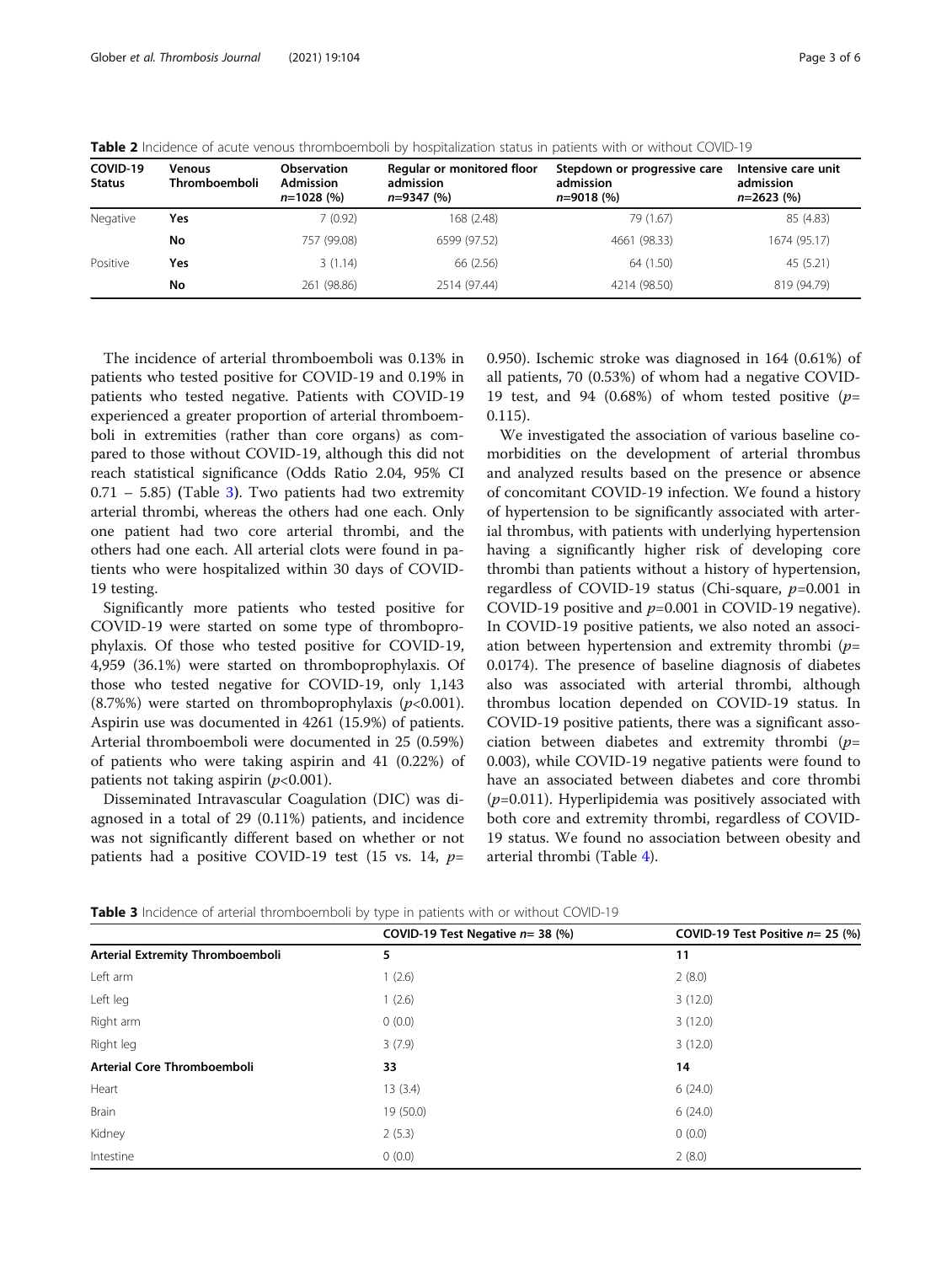|                 | Core arterial thrombus present |                               | Extremity arterial thrombus present |                               |  |
|-----------------|--------------------------------|-------------------------------|-------------------------------------|-------------------------------|--|
|                 | <b>COVID-19 Test Positive</b>  | <b>COVID-19 Test Negative</b> | <b>COVID-19 Test Positive</b>       | <b>COVID-19 Test Negative</b> |  |
| Hypertension    |                                |                               |                                     |                               |  |
| Yes             | 12                             | 24                            | $\overline{7}$                      | 3                             |  |
| No              | $\overline{2}$                 | 9                             | $\overline{2}$                      | $\overline{2}$                |  |
| p-value         | 0.001                          | 0.001                         | 0.017                               | 0.383                         |  |
| <b>Diabetes</b> |                                |                               |                                     |                               |  |
| Yes             | 6                              | 13                            | 6                                   |                               |  |
| No              | 8                              | 20                            | 3                                   | 4                             |  |
| p-value         | 0.100                          | 0.011                         | 0.003                               | 0.944                         |  |
| Hyperlipidemia  |                                |                               |                                     |                               |  |
| Yes             | 8                              | 17                            | 5                                   |                               |  |
| No              | 6                              | 16                            | $\overline{4}$                      | $\overline{4}$                |  |
| p-value         | 0.002                          | 0.002                         | 0.020                               | 0.009                         |  |
| Obesity         |                                |                               |                                     |                               |  |
| Yes             | $\overline{4}$                 | 6                             |                                     | $\overline{4}$                |  |
| No              | 10                             | 27                            | $\overline{7}$                      |                               |  |
| p-value         | 0.460                          | 0.445                         | 0.572                               | 0.211                         |  |

<span id="page-3-0"></span>Table 4 Association of comorbidities with arterial thrombi and COVID status

We created an additional composite parameter for metabolic syndrome, defined as patients with a documented diagnosis of at least three of the following four conditions: obesity (BMI >30  $\text{kg/m}^2$ ), hypertension, hyperlipidemia, and diabetes, and examined the effect of metabolic syndrome in patients with arterial thromboemboli. Of the  $n=$  61 patients with arterial thromboemboli, a total of 23 (37.70%) met criteria for composite metabolic syndrome diagnosis. Comparatively, 15.14% of the total population met criteria for metabolic syndrome.

The presence of metabolic syndrome was associated with the development of core arterial thrombus  $(p=$ 

|  |  | <b>Table 5</b> Incidence of extremity or core arterial thromboemboli |  |
|--|--|----------------------------------------------------------------------|--|
|  |  | stratified by COVID-19 status and metabolic syndrome                 |  |

|                                   | <b>COVID-19 Test</b><br><b>Negative</b><br>N(%) | <b>COVID-19 Test</b><br><b>Positive</b><br>N(%) |
|-----------------------------------|-------------------------------------------------|-------------------------------------------------|
| <b>Extremity</b><br>Thromboemboli | 5                                               | $Q^*$                                           |
| With metabolic<br>syndrome        | 0(0.00)                                         | 4(0.20)                                         |
| Without metabolic<br>syndrome     | 5(0.05)                                         | 5(0.04)                                         |
| Core Thromboemboli                | 33                                              | 14                                              |
| With metabolic<br>syndrome        | 12 (0.57)                                       | 7(0.35)                                         |
| Without metabolic<br>syndrome     | 21(0.19)                                        | 7(0.06)                                         |

\*Two patients had incomplete history leading to inability to conclude whether or not the patients had metabolic syndrome

0.001) and extremity arterial thrombus  $(p=0.010)$  in those with COVID-19. Conversely, the absence of metabolic syndrome was associated with core arterial thrombus in those without COVID-19 ( $p=0.001$ ), but there was no difference in presence of extremity arterial thrombus in those without COVID-19 based on presence or absence of metabolic syndrome  $(p=0.330)$ (Table 5).

Finally, we examined the effect of statin therapy on arterial clots in those patients with metabolic syndrome. We excluded all patients for whom statin therapy status was undocumented  $(n=1,116, 4.15\%)$ . Of all patients included in the study, 5,880 (22.8%) were on statins and 19,830 (77.2%) were not. Of all patients with metabolic syndrome,  $n=$  3,912 (71.14%) were on statins. Of all patients with metabolic syndrome who also had arterial thromboemboli, four were taking statins and one was not.

In patients who were COVID-19 positive, preexisting use of statins was associated with a lower incidence of arterial thromboemboli  $(p=0.014)$  (Table [6\)](#page-4-0).

#### **Discussion**

This study represents the largest investigation to date of arterial thromboemboli in patients with COVID-19. As such, it adds to existing literature and better characterizes the extent of arterial thromboemboli complicating COVID-19 infection. Overall, we found that arterial thromboemboli were uncommon, precluding a more extensive analysis. However, we were able to describe common features of these patients. Interestingly, COVID-19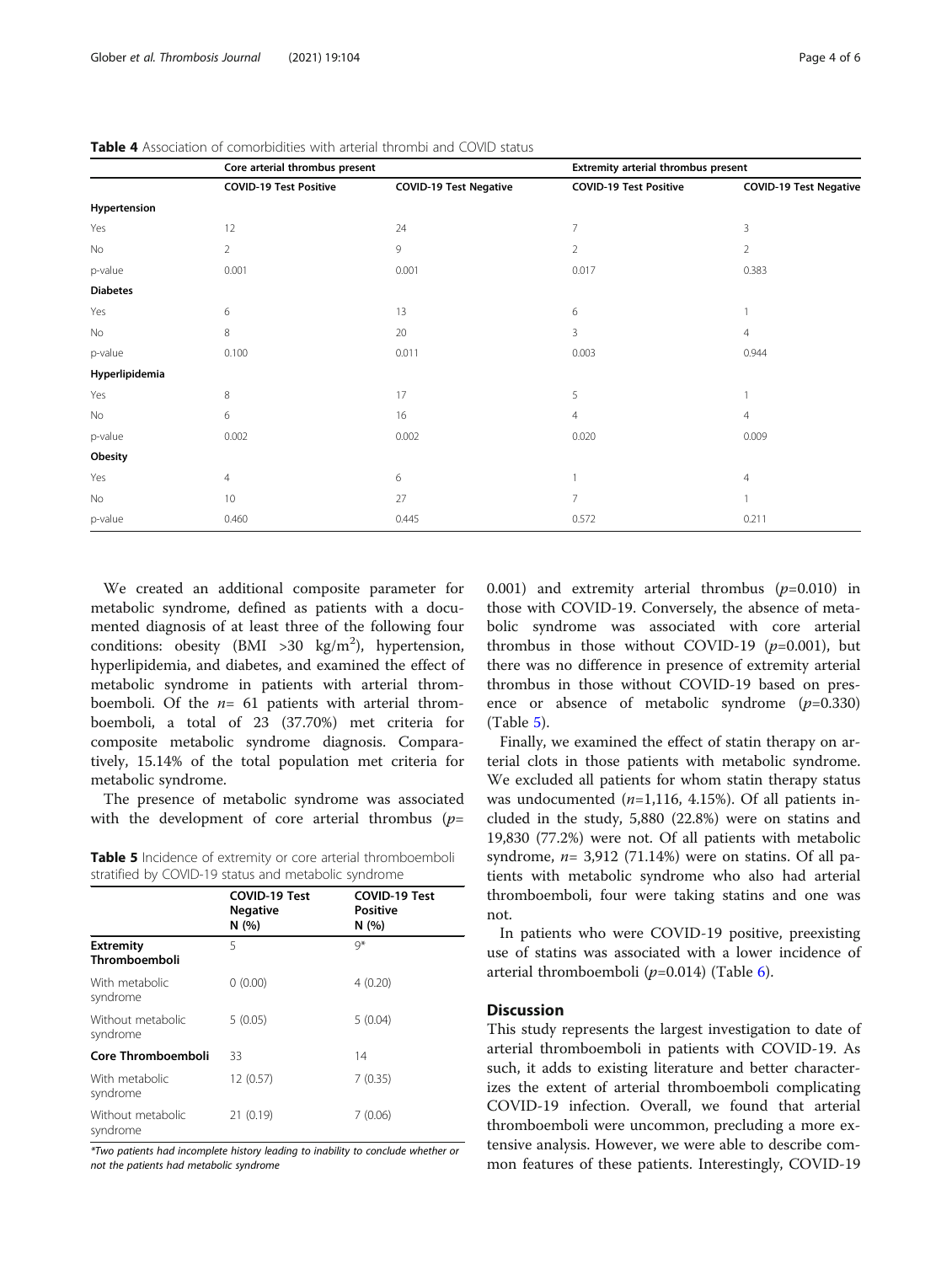<span id="page-4-0"></span>

|  |  |  |  | Table 6 Incidence of arterial clots in patients with and without COVID-19 as modified by use of statins |  |
|--|--|--|--|---------------------------------------------------------------------------------------------------------|--|
|  |  |  |  |                                                                                                         |  |

|                 |                   | <b>Statin Use</b> |                 | Total  |
|-----------------|-------------------|-------------------|-----------------|--------|
| COVID-19 Status | Arterial Thrombus | Yes               | No              |        |
| Negative        | Yes               | 14 (0.24%)        | 21 (0.11%)      | 35     |
|                 | <b>No</b>         | 3,042 (51.73%)    | 9,190 (46.34%)  | 12,232 |
|                 | Sub total         | 3,056 (51.97%)    | 9,211 (46.45%)  | 12,267 |
| Positive        | Yes               | 9(0.15%)          | 12 (0.06%)      | 21     |
|                 | <b>No</b>         | 2,815 (47.87%)    | 10,607 (53.49%) | 13,422 |
|                 | Sub total         | 2,824 (48.03%)    | 10,619 (53.55%) | 13,443 |
|                 |                   | 5,880 (100%)      | 19,830 (100%)   | 25,710 |

positive patients were more likely to sustain a limb arterial thrombosis than those who did not have COVID-19. While the mechanism behind this finding is unclear, this finding could inform understanding of comorbid conditions which predispose patients with SARS-CoV-2 to arterial thromboemboli.

In examination of patients' baseline comorbidities, we found that three of the four components of metabolic syndrome (hypertension, diabetes and hyperlipidemia) likely mediated arterial clots, perhaps more significantly than COVID-19 infection status. This is a critical finding as metabolic syndrome is common [\[11\]](#page-5-0) and is known to lead to an inflammatory and hypercoagulable state, causing endothelial dysfunction, and subsequent vascular remodeling and thrombosis. $[11-13]$  $[11-13]$  $[11-13]$  $[11-13]$  We did not appreciate additive effects of metabolic syndrome and concurrent COVID-19 infection.

Interestingly, we did not find an association between obesity (the fourth component of metabolic syndrome) and arterial clots. Many studies have shown a paradoxical association of cardiovascular disease and obesity, in which obese patients with strokes or other cardiovascular disease have a better prognosis, including reduced mortality.[\[14](#page-5-0)–[17\]](#page-5-0) This paradox remains controversial and requires a higher quality of evidence to further clarify, but our results add to prior findings suggesting the need for distinction between obesity alone and a more complete metabolic syndrome profile.

Results of this large nationwide study indicate that baseline use of statins to control metabolic syndrome risk factors may lead to reduced risk of arterial thromboembolism in patients with new COVID-19 diagnosis, although overall numbers are small and need to be further studied.

#### Limitations

This represents a retrospective secondary analysis of a prospective registry study. Not all patients were tested for arterial thromboemboli, as testing occurred at physician discretion. Therefore, it is possible that some

arterial thromboemboli were not detected. Further, because the overall numbers of patients with arterial thromboemboli were so small, we were unable to perform a statistically meaningful multiple regression analysis, thus limiting our analysis to describing trends with Chi-squared tests. Potential bias exists in testing patients for COVID-19 because they required admission to the hospital. Patients admitted for ischemic stroke or myocardial infarction, for example, but with relatively few risk factors for COVID-19 infection could disproportionately fall into the COVID-19 negative cohort, inflating the incidence of arterial thromboemboli in that cohort.

#### Conclusions

In a patient with newly diagnosed COVID-19 infection, there does not appear to be an increased risk of arterial thromboemboli. Presence of a composite metabolic syndrome profile may be associated with arterial clot formation.

#### Acknowledgements

none.

#### Authors' contributions

NG and LS wrote the manuscript and performed data analysis. JDS performed data analysis. CK, KN, and CC collected the data and edited the manuscript. JK conceived of the idea, supervised the project including data collection, cleaned the data as noted in the RECOVERY database, and edited the manuscript. The author(s) read and approved the final manuscript.

#### Funding

No funding.

#### Availability of data and materials

Data is available upon request.

#### **Declarations**

#### Ethics approval and consent to participate

The institutional review boards (IRBs) at all sites reviewed and approved the RECOVER registry protocol.

#### Consent for publication

All authors consent for this manuscript to be published as submitted.

#### Competing interests

The authors declare that there is no conflict of interest.